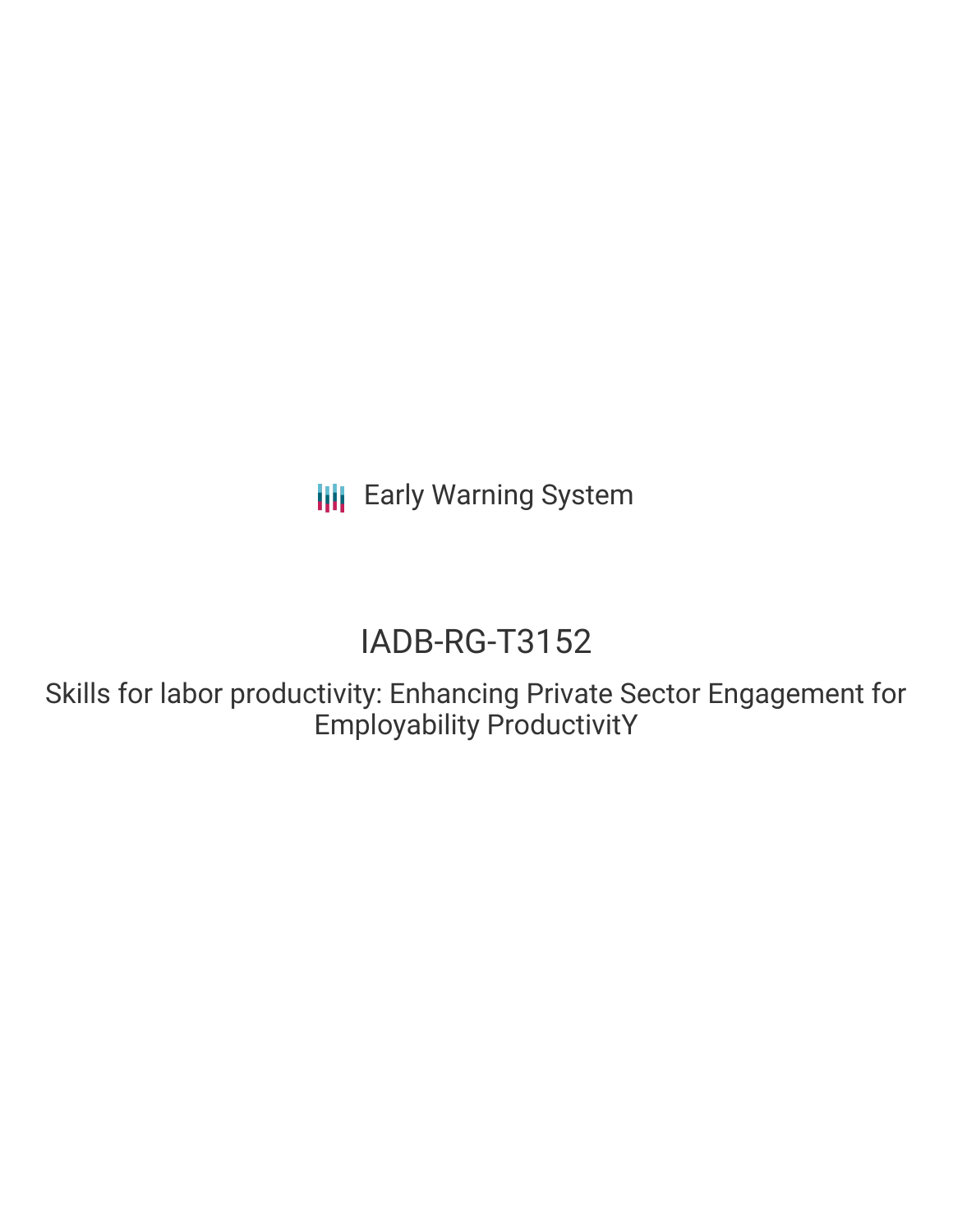

# **Quick Facts**

| <b>Countries</b>               | El Salvador, Honduras, Nicaragua       |
|--------------------------------|----------------------------------------|
| <b>Financial Institutions</b>  | Inter-American Development Bank (IADB) |
| <b>Status</b>                  | Active                                 |
| <b>Bank Risk Rating</b>        | U                                      |
| <b>Voting Date</b>             | 2018-12-07                             |
| <b>Borrower</b>                | Regional                               |
| <b>Sectors</b>                 | Industry and Trade, Infrastructure     |
| <b>Investment Type(s)</b>      | Grant                                  |
| <b>Investment Amount (USD)</b> | $$0.18$ million                        |
| <b>Project Cost (USD)</b>      | $$0.18$ million                        |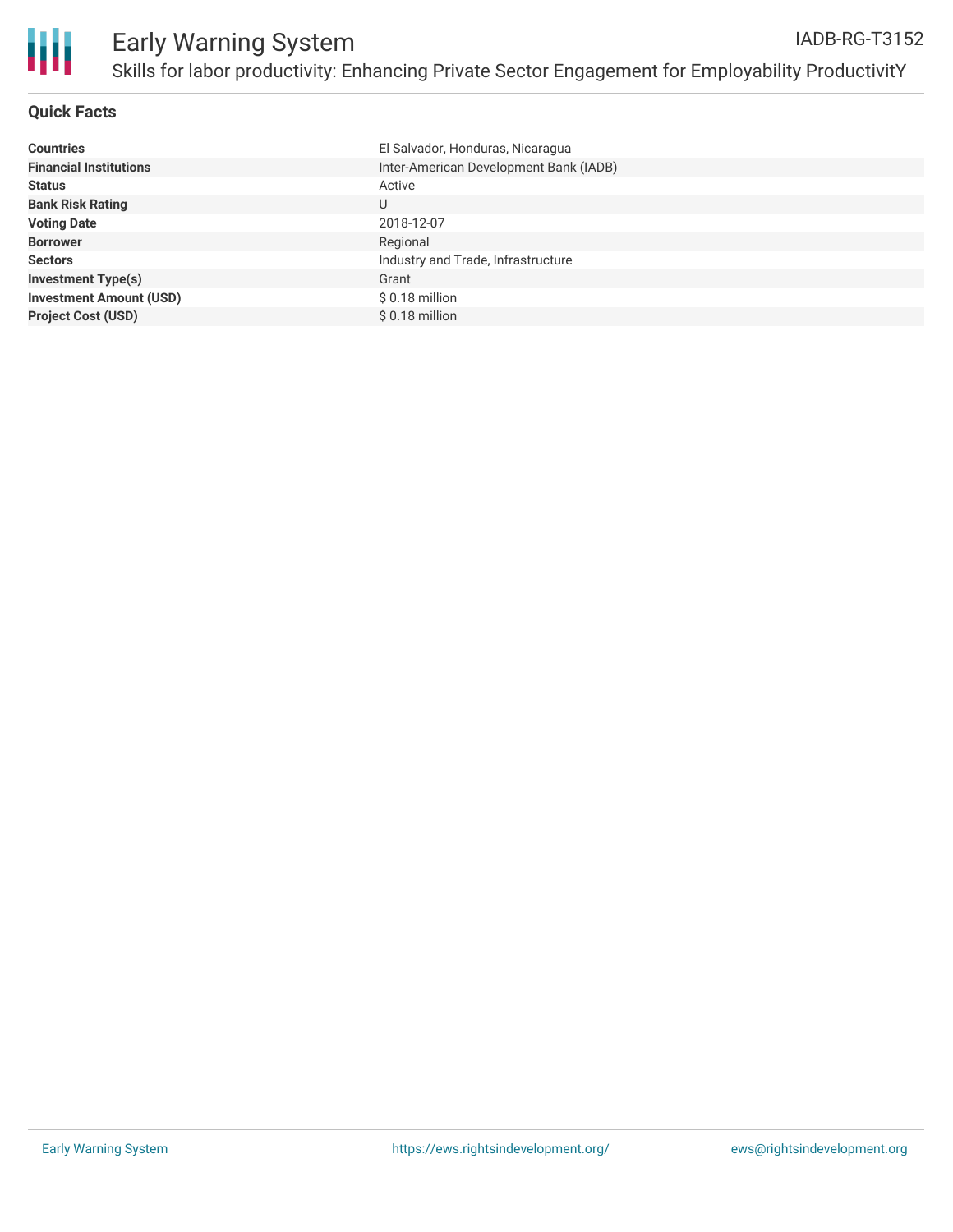

### **Project Description**

According to the bank, the objective of this Technical cooperation is to provide relevant tools to the countries of El Salvador, Nicaragua and Honduras, Nicaragua to improve the economic and employment opportunities by strengthening the publicprivate relationship in sectors that are drivers of growth and employment, and to foster partnerships for workforce development that includes: private sector engagement strategies, analysis of potential synergies for the development of curriculums of a more demand-driven skills training and a skills roadmap to guarantee a sustainable workforce development strategy.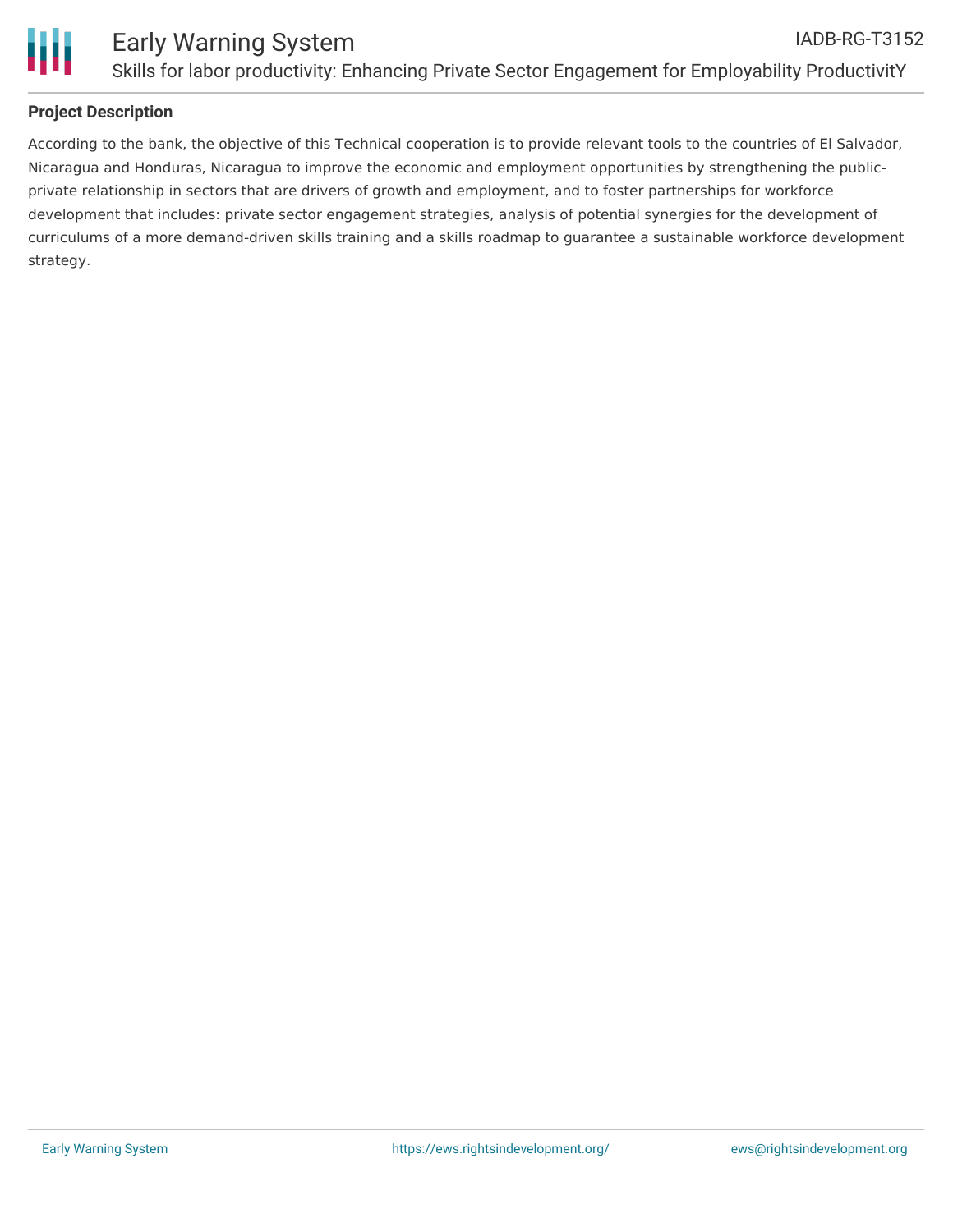

#### **Investment Description**

• Inter-American Development Bank (IADB)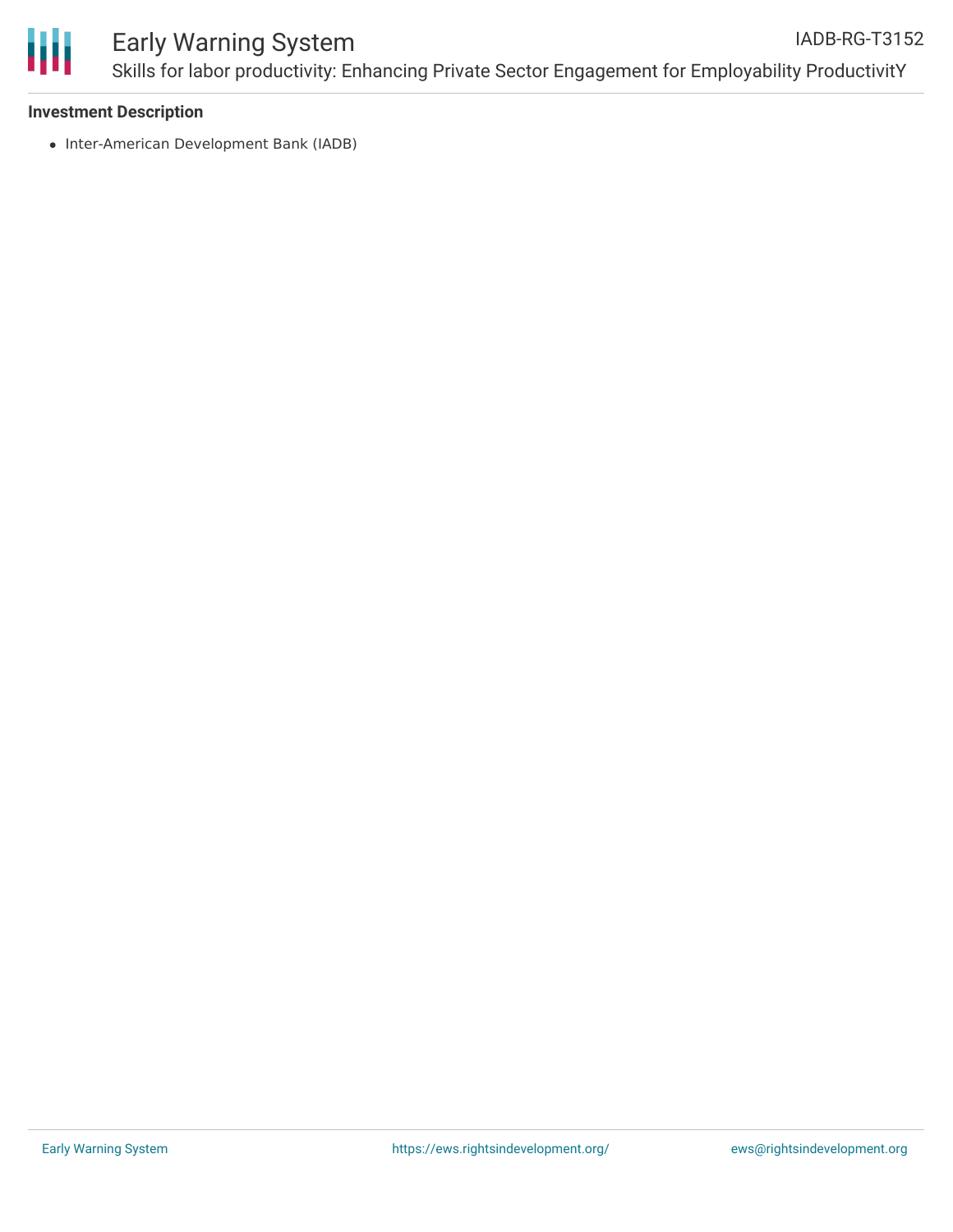## **Contact Information**

#### ACCOUNTABILITY MECHANISM OF IADB

The Independent Consultation and Investigation Mechanism (MICI) is the independent complaint mechanism and fact-finding body for people who have been or are likely to be adversely affected by an Inter-American Development Bank (IDB) or Inter-American Investment Corporation (IIC)-funded project. If you submit a complaint to MICI, they may assist you in addressing the problems you raised through a dispute-resolution process with those implementing the project and/or through an investigation to assess whether the IDB or IIC is following its own policies for preventing or mitigating harm to people or the environment. You can submit a complaint by sending an email to MICI@iadb.org. You can learn more about the MICI and how to file a complaint at http://www.iadb.org/en/mici/mici,1752.html (in English) or http://www.iadb.org/es/mici/mici,1752.html (Spanish).